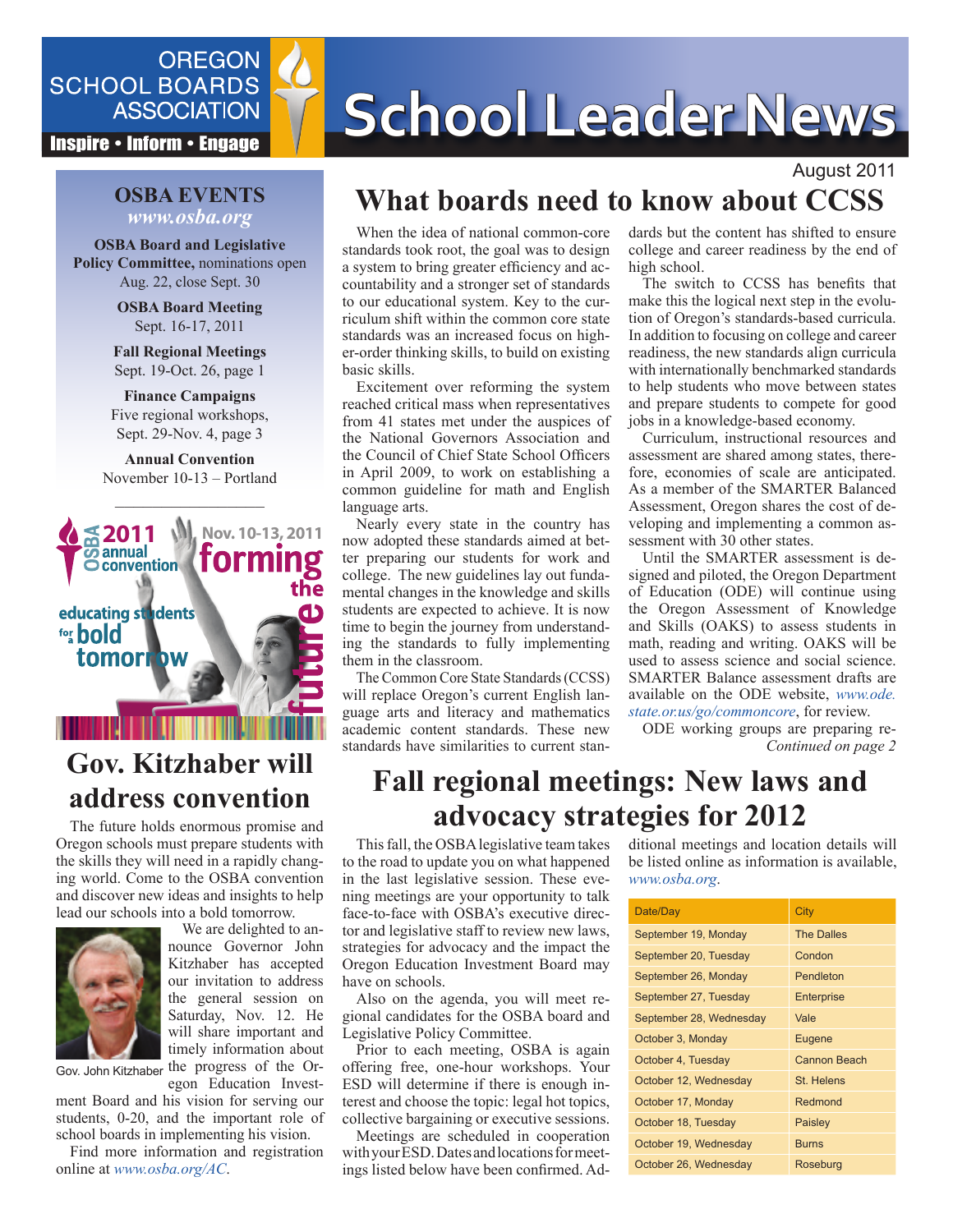sources to help districts with CCSS implementation. By 2013-14, the transition to CCSS content will be complete, with full implementation by Spring 2014. The first statewide SMARTER Balance assessment will be Spring 2015.

As board members, you need to understand the "what and why" of CCSS and the steps being taken in the transition within your districts. You are key communicators for your schools and need to be prepared to talk to your communities about the new standards and assessments and implementation timelines.

To assist you, OSBA is maintaining a CCSS resource section on our website (*<www.osba.org/Resources>* – under Improving Education) with current news and links. ODE's common core website includes the Common Core State Standards, drafts of SMARTER balance assessment questions, state and district timelines for implementation, fact sheets for both CCSS and SMARTER balance assessment, and more.

CCSS information is included at convention, and our free, on-site board workshop, *"A Systems Approach to Student Achievement,"* includes new CCSS and SMARTER Balance assessment information.

If you have any questions or would like to schedule a board workshop, contact Peggy Holstedt, associate director of Board Development and Policy Services, *pholstedt@ osba.org*, 503-588-2800 or 800-578-6722.

#### **PRESIDENT'S POST Common Core** – *from page 1*

# **Technology** *will* **help schools reach out to more students and be more effective**

What would happen if a school offered a class with 58,000 students in it? Well, we're about to find out.

Stanford University will be offering the class this fall. The topic will be artificial

> intelligence, the cost is zero, and the entire course will be taught online. A diverse group of people from over 170 countries – retirees, college students, experts and researchers, and a huge number of high school students – have signed up for this course. At last



OSBA president

count, nearly four times as many students had registered for this offering as were actually attending all classes on Stanford's physical campus.

The Stanford course is one of many recent experiments in a challenging new field: the use of technology to broaden the reach and increase the effectiveness of education. This is also the focal point of OSBA's annual convention, coming up November 10- 13 in Portland.

#### **Meet Rachel's Challenge, Sunday, Nov. 13**

Rachel's Challenge inspires, equips and empowers students, teachers and communities to break down barriers and create a permanent positive culture to counteract violence, prejudice and bullying in schools.



Rachel Scott was the first person killed in the Columbine High School shootings in 1999. Her life and

diaries are the foundation of this program to help students make a positive difference in their world.

Rachel's Challenge teaches students and communities to embrace and respect individual differences, to appreciate individual value, to stand up for others who are being mistreated, to recognize their own worth, to be kind and compassionate and to reach out to help others. The activities are agespecific for K-12 students and include school assemblies, student and staff training and community presentations to initiate improvements in the school environment. By replacing bullying and violence with kindness and compassion, schools become safer and more respectful environments for students and better places for learning.

On Sunday morning, Nov. 13, the final day of OSBA's convention, learn more about this inspiring and very successful program and how to bring it to your district. It is a heart-wrenching and thoughtprovoking message that addresses the "big picture" issues of suicide, bullying and the positive impact of compassion. As board members, you will be inspired to look for creative and effective ways to address harassment issues within your schools and communities.

Rachel's Challenge has the power to fundamentally impact school climate and create long-lasting cultural change. Learn more at *<www.rachelschallenge.org>*.

One of our scheduled keynote speakers, **Dr. Yong Zhao** of the University of Oregon, is a widely acclaimed expert on the impact of technology and globalization on education. He has written widely about education reform issues, and the revolutionary role of technology. His frequent blogs are well worth the time:*<www.zhaolearning.com>*.

Another keynoter, **Ian Jukes**, has written and lectured widely on the ways in which tech-savvy families and technology innovators are reshaping education. You can check out his blogs and discussions with other innovative educators in the '21st Century Fluency Project' at *[www.](www.thecommittedsardine.com. ) [thecommittedsardine.com.](www.thecommittedsardine.com. )* 

In addition to the technology related keynote speakers, the convention will offer, at this writing, 14 separate workshops related to the use of technology to enhance the effectiveness of the work of teachers, administrators and boards of education.

As school board directors, we don't have to be sold on the benefits of technology to our daily lives. We are among the 70 percent of Americans who regularly use email and online search, and we are likely among the roughly 50 percent of Americans who utilize social networking sites.

You can use technology to enhance your convention experience right now. Comprehensive information about the November convention and all that surrounds it is available on the OSBA website. You can register online (save 15 percent or more if you register prior to October 10). And, you can preview all of our keynote speakers on *You Tube* and other online sites.

The education community hungers for practical information on the uses and benefits of technology in the educational process. The November convention will offer much in this realm, as well as portholes into the future of a continuing, if not accelerating, revolution in the way that information and learning are shared and disseminated.

We may not see a 58,000-student class in Oregon just yet, but we will begin to look at teaching and learning in Oregon through a very different lens.

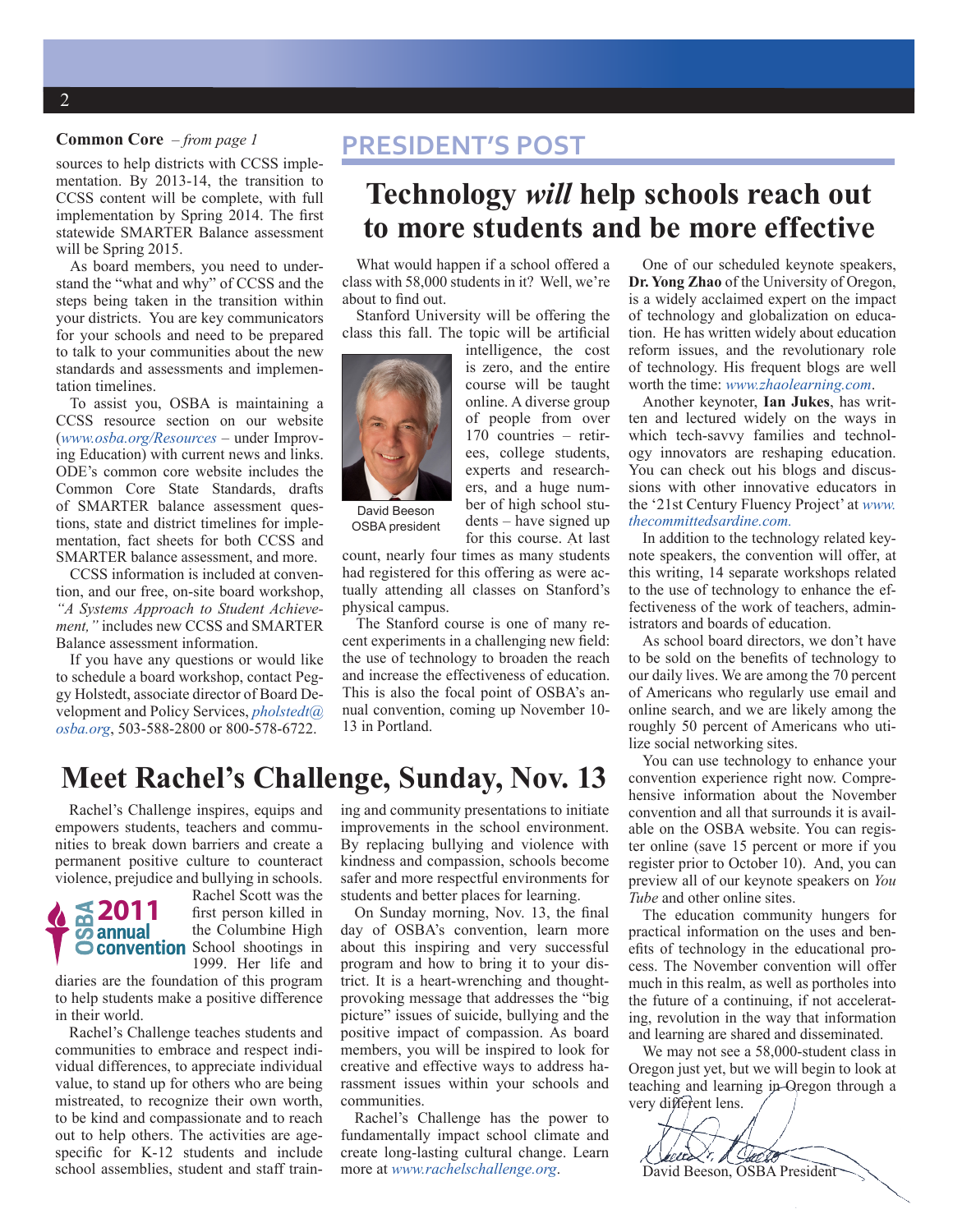#### **KEEPING YOU IN THE LOOP**

# **School board reps on OEIB and CCSS**



OSBA executive director

OSBA is in the thick of work on two longterm education initiatives this summer. I met recently with Tim Nesbitt, who was hired by Governor Kitzhaber to roll out implementation of the newly formed Oregon Education Investment Board (OEIB). Five OSBA board mem-

bers submitted applications to serve on the OEIB and I urged Tim and his team to seriously consider having a school board voice in the mix. We also talked about the appointment of an interim Education Investment Officer while a national search for a permanent person is made. The Governor's office is taking recommendations for that position, too. Tim will meet with the OSBA board in September to discuss OEIB and we will con-



Five more finance campaign workshops are scheduled this fall. These will cover the basic principles of bonds and local option levies, understanding voter profiles (we provide your district's data) and applying the information to your constituency. OSBA Honors Partner D.A. Davidson, along with DHM Research and The Ovation Group, will present.

#### **Dates and locations:**

Sept. 29, Portland; Oct. 7, Oregon City; Oct. 14, Baker City; Oct. 21, Redmond; and Nov. 4, Hillsboro.

Registration is free and lunch is provided for those who pre-register. Register online, *[http://www.osba.org/](http://www.osba.org/Calendar/Events/Finance_Campaigns_Regional_Workshops.aspx.) [Calendar/Events/Finance\\_Campaigns\\_](http://www.osba.org/Calendar/Events/Finance_Campaigns_Regional_Workshops.aspx.) [Regional\\_Workshops.aspx.](http://www.osba.org/Calendar/Events/Finance_Campaigns_Regional_Workshops.aspx.)*



© Oregon School Boards Association Kevin McCann, executive director

**ASSOCIATION** Dori Brattain, deputy executive director, editor Judy Bennett, graphic designer, copywriter Bill Dixon, copywriter Diane Efseaff, assistant

Dan Peterson, printing manager

tinue to help shape this initiative.

OSBA Past President **Beth Gerot** is working with LearnWorks, which is part of OEIB. Beth has committed incredible time and energy to this group and is representing school boards very well. She, too, will report to the OSBA board on this work and we will share that information with members.

OSBA is also heavily involved in the implementation of Common Core State Standards (CCSS). **Linda Brown**, OSBA board and Lake Oswego board member, and Peggy Holstedt, OSBA staff, are both serving on the Common Core Implementation Stewardship Team. Additionally, our staff is monitoring developments and timelines so they will be prepared to inform local boards about new requirements.

Watch for more on these initiatives soon.

Kevin McCann, OSBA executive director

#### **BEST PRACTICES:**  *Limiting liability*

# **Review district concussion policies**



Last vear. Max's Law (OAR 581-022-0421) went into effect requiring all Or-

egon school districts to implement concussion management guidelines for student athletes. Coaches must receive annual training in recognizing the symptoms of concussion and must remove any student suspected of having a concussion from play. Students must be examined by a properly trained medical professional and only return to play when 1) all symptoms have resolved, 2) at least one day has elapsed since the injury and 3) the student has obtained a medical release.

*Continued on page 4*

#### **SUCCESS STORIES**

#### **Respect and Leadership Initiative**  *An example from Tennessee may have lessons for Oregon schools*

The school district in Sullivan County, Tennessee, succeeded in fostering a positive atmosphere in schools and increasing student achievement through their Respect and Leadership Initiative. The program began in 2003, after the U.S. Justice Department mandated the district take steps to address bullying and harassment following a lawsuit over a peer-to-peer racial incident in one high school. Results have been so striking in some schools that the district continued the initiative even after the mandate was lifted.

The Sullivan County district is a suburban K-12 district that is overwhelmingly white. From 2003 to 2006, the district conducted three surveys asking questions about race relations, harassment and student-adult relationships. Over time, the surveys showed that two-thirds of schools had significant improvement in school climate, and data showed a positive correlation between an improvement in school climate and rising test scores.

The first survey identified problem areas. Responses showed that white, collegebound students generally had a positive outlook on their school's climate, but many other groups did not, and students felt least safe during changes between classes. The district increased teacher presence in the halls and began to highlight historical and cultural information for minority groups in curricula and activities.

The Respect and Leadership Initiative used the SafeMeasures program from Main Street Academix, New Hampshire, to conduct surveys and train leadership teams – including principals, teachers and a diverse group of students from each school. Working with adults on the team, the students analyzed data, set goals and developed action plans for improving climate.

Empowering the students and using their ability to connect with their fellow students was part of the initiative's success. The students facilitated collecting survey information and presenting it to teachers and school board members, and they helped with training other students on bullying and harassment.

*Continued on page 4* The initiative also focused on fostering respect between students and teachers. This included recognizing that to be respectful of students, teachers must instruct in a way that acknowledges different ways